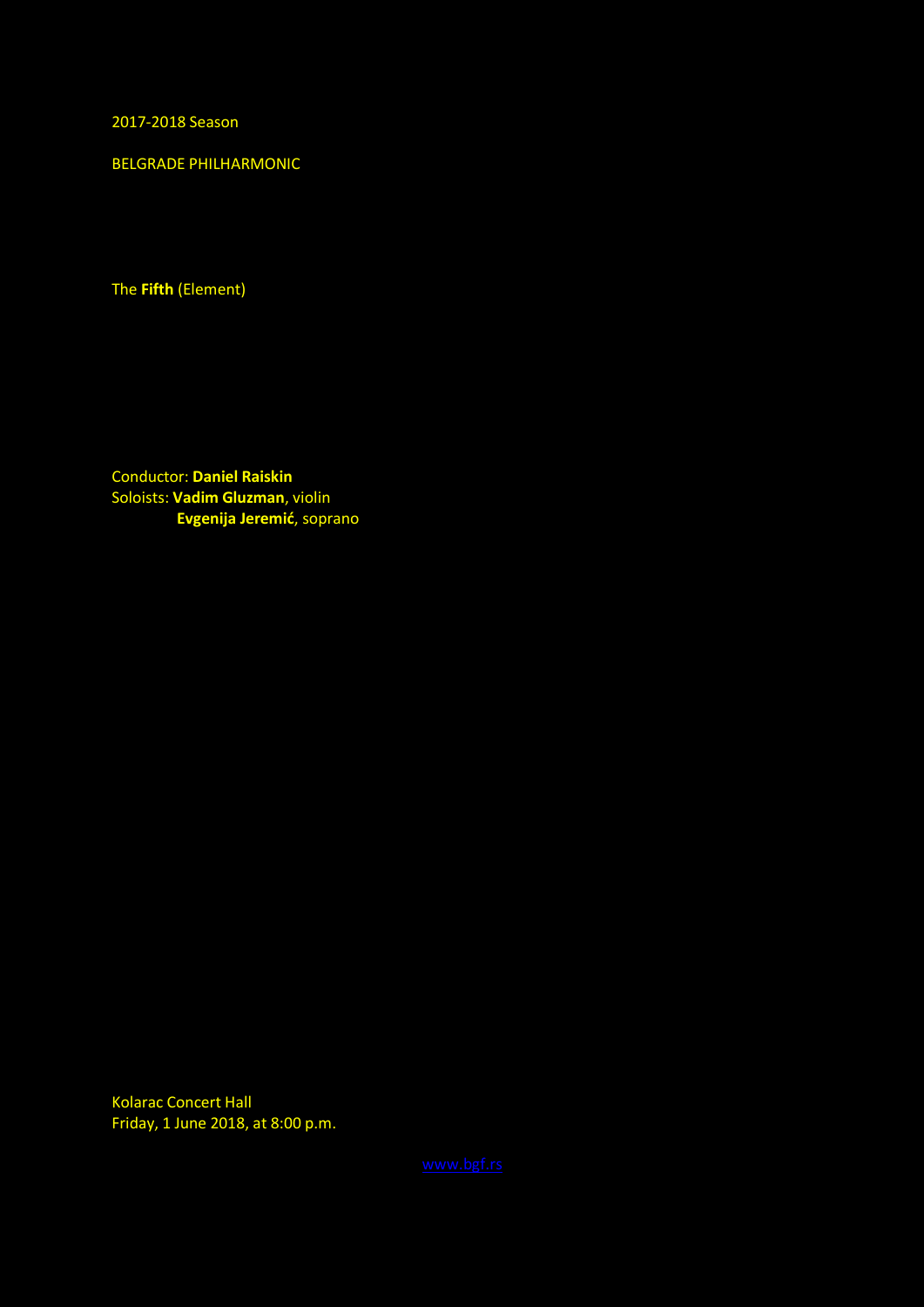Program:

**Leonard Bernstein** *Serenade after Plato's "Symposium" for Solo Violin, String Orchestra, Harp, and Percussion*

*Phaedrus: Pausanias – lento - allegro Aristophanes − allegretto Eryximachus − presto Agathon − adagio Socrates: Alcibiades − molto tenuto - allegro molto vivace*

Duration: approx. 30 min.

-----

**Gustav Mahler** Symphony No. 4 in G Major

*Bedächtig, nicht eilen In gemächlicher Bewegung, ohne Hast Ruhevoll, poco adagio Sehr behaglich*

Duration: approx. 54 min.

Concertmaster: Tijana Milošević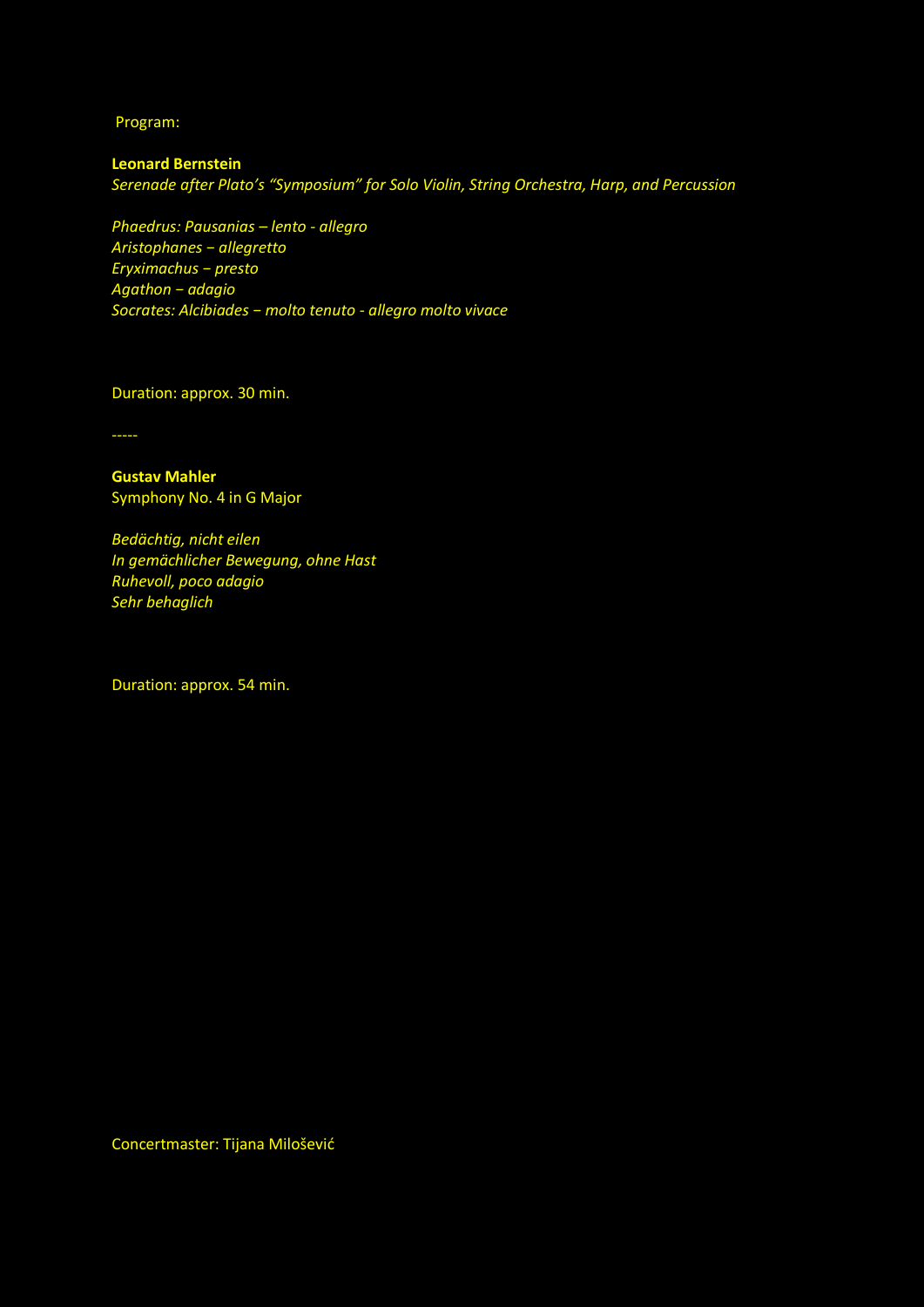**Leonard Bersntein** (1918-1990), renowned conductor, composer, pianist, teacher, and organizer of musical life, played a very important role in promoting classical music in the United States and US composers in the world and has been remembered as a truly global *superstar* of classical music. The popularity he achieved in the 1950s and 1960s rivals the popularity of the likes of Elvis Presley and Marilyn Monroe, especially after the huge success of his Broadway musicals, notably *West Side Story* (1957).

Bernstein completed his *Serenade* in the summer of 1954. He dedicated it to the memory of his mentor Serge Koussevitzky and his first wife Natalie. The composition was commissioned by the Koussevitzky Foundation. At the same time, the composer kept his promise to his friend, famous violinist Isaac Stern, to write a work that would include a violin solo. It was Stern who played this work for the first time with the Israel Philharmonic Orchestra, conducted by the composer himself, in Venice, in 1954.

At the end of the musical score, Bernstein added a program note in which he pointed out that there was no literary template but that he had been inspired by *Plato's* text *Banquet (Symposium)*. Much like in this ancient dialogue in which the most notable orators of that time - Phaedrus, Pausanias, Eryximachus, Aristophanes, Agathon, Socrates, and Alcibiades - speak in praise of Love (Eros), so his music is also a series of tributes in praise of love. The form of Plato's work can be followed in five movements, which, according to the composer's own words, are mutually connected so as to develop each from the other. *This principle of evolution and transformation is connected to the beginning solo violin theme whose intervals and contours can be recognized throughout the entire course of the music*. Bernstein's biographer Humphrey Burton notes that Serenade could represent a portrait of the composer: bighearted and kind in the first movement, childish in the second, boisterous and playful in the third, soothing and gentle in the fourth, a prophet doomed to failure, and then a jazzy iconoclast in the finale. In performing this composition, the Belgrade Philharmonic is joining in the global celebration of the centennial of the composer's birth.

The first four symphonies by **Gustav Mahler** (1860-1911) are also known as *symphonies of the Magic Horn* from the Das Knaben Wunderhorn folk-poem collection. They were all written in the period between 1900 and 1901, after which the composer's language changed and turned in the direction of expressionism. In his first two symphonies the composer depicts his inner world, while the *Third,* from the very start, is joyful and in praise of a happy life. Mahler continues to glorify the innocence and naivety of childhood in his *Fourth Symphony*, which is a kind of "finale" to this symphonic tetralogy.

Mahler knew from the very start how he wanted to finish his *Fourth Symphony.* Namely, a theme from the Wunderhorn song *The Heavenly Life*, which was used in the symphony's first movement, was initially imagined as the grand finale for his *Third Symphony.* Mahler logically build up his first three movements toward his planned finale, from complexity to simplicity, from earthly life to a child's vision of heaven. Interestingly enough, he did not name the movements as he customarily did, because he did not want to influence the listeners.

With the exception of the song *The Heavenly Life*, which was written in a version for piano and voice in 1892, the *Fourth Symphony* was created in the period between 1899 and 1901, and the final version was finished in 1911, just before Mahler died. Even though it includes a soprano part, for the sake of returning to the traditional four-movement cycle, with a lesser dimension and standard orchestration, this is considered as Mahler's "most classical" symphony. It opens with flutes and sleigh bells, followed by what the composer himself described as a "childishly simple" theme with violins. A characteristic of the second movement is that the concertmaster uses two violins, one of which is tuned a tone higher (scordatura) with the intention of sounding like a *danse macabre*. The third movement has the character of a calm and solemn march, in the form of a variation on two contrasting themes. The focus